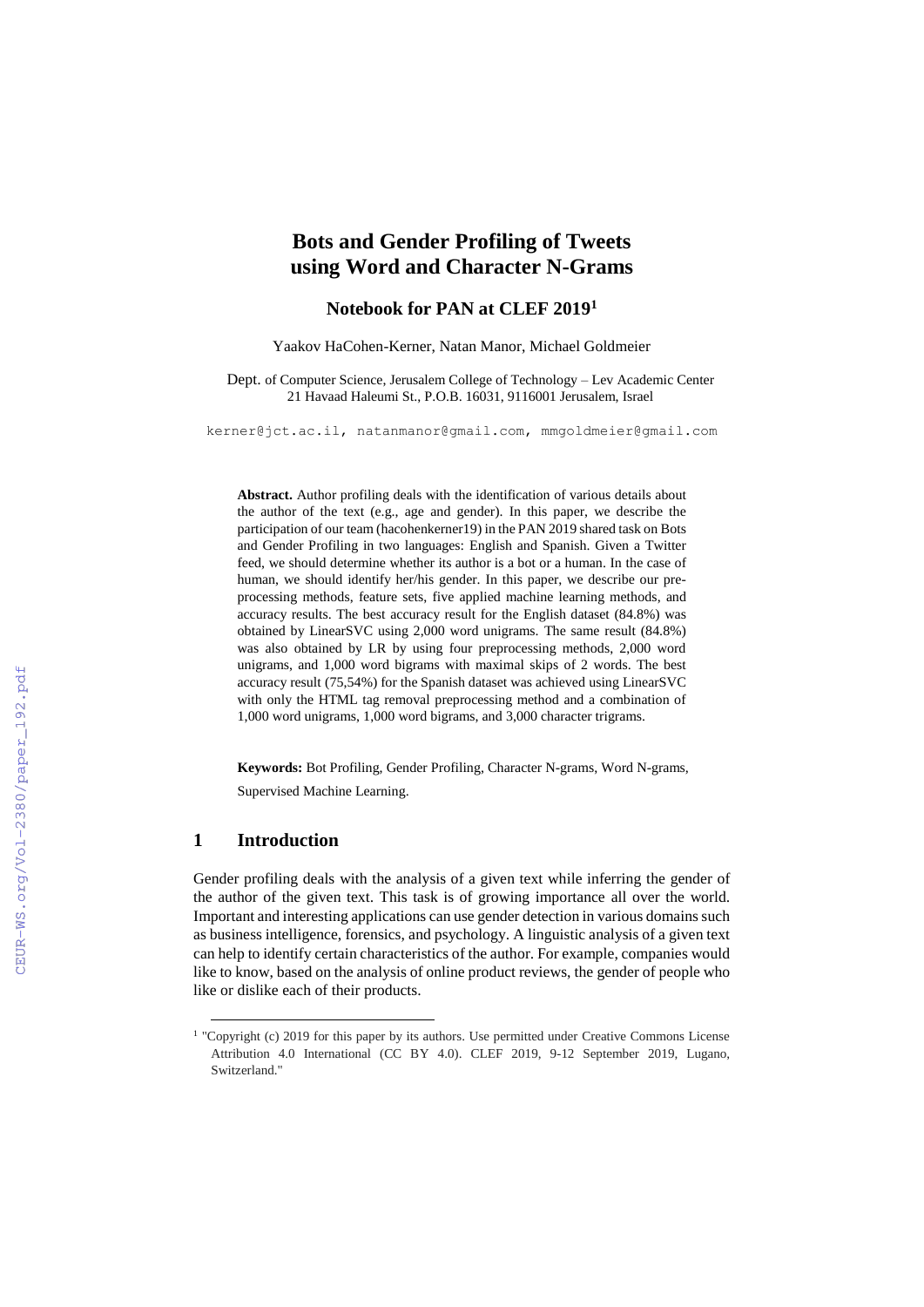Another interesting task with increasing importance is to identify whether its author is a bot or a human. This task is important because companies, organizations, and individuals might use bots in various social media platforms in order to influence users with commercial, political or ideological purposes. For instance, bots could artificially increase the popularity of a product by promoting it and/or writing positive ratings, as well as underestimate the importance of competitive products by writing negative ratings and comments. There is a greater danger when the use of the bot is political or ideological. Moreover, bots are also used for fake news spreading, which can severely harm organizations or individuals. Therefore, the automatic distinction between people and bots is of high importance from the point of view of marketing, forensics, and security.

In this paper, we describe the participation of our team hacohenkerner19 in the PAN 2019 shared task on bots and gender profiling. More specifically, the shared task is as follows. Given a Twitter feed, determine whether its author is a bot or a human. In the case of human, identify her/his gender. The addressed languages are English and Spanish.

In our research, we consider the application of several supervised machine learning (ML) methods, various types of feature sets and various numbers of features from each feature set.

The rest of the paper is organized as follows. Section 2 provides background and presents some related work on text classification in general and author profiling in particular. Section 3 introduces the feature sets that we have implemented and used in this study. Section 4 presents the experimental setup, the experimental results for the datasets written in English and Spanish and their analysis. Finally, Section 5 summarizes and suggests ideas for future research.

# **2 Related Work**

This section presents a general background and presents several previous studies related to text classification in general and author profiling in particular.

#### **2.1 Text classification**

Text classification (TC) is the supervised learning task of assigning natural language text documents to one or more predefined categories [Meretakis and Wuthrich, 1999]. There are two main types of TC: topic-based classification and style-based classification.

These two classification types often require different types of feature sets to achieve the best performance. Topic-based classification is typically performed using word unigrams and/or n-grams (n > 2) [Argamon et al., 2007; HaCohen-Kerner et al., 2008A]. Style-based classification is typically performed using linguistic features such as quantitative features, orthographic features, part of speech (POS) tags, function words, and vocabulary richness features [HaCohen-Kerner et al., 2010A; HaCohen-Kerner et al., 2010B].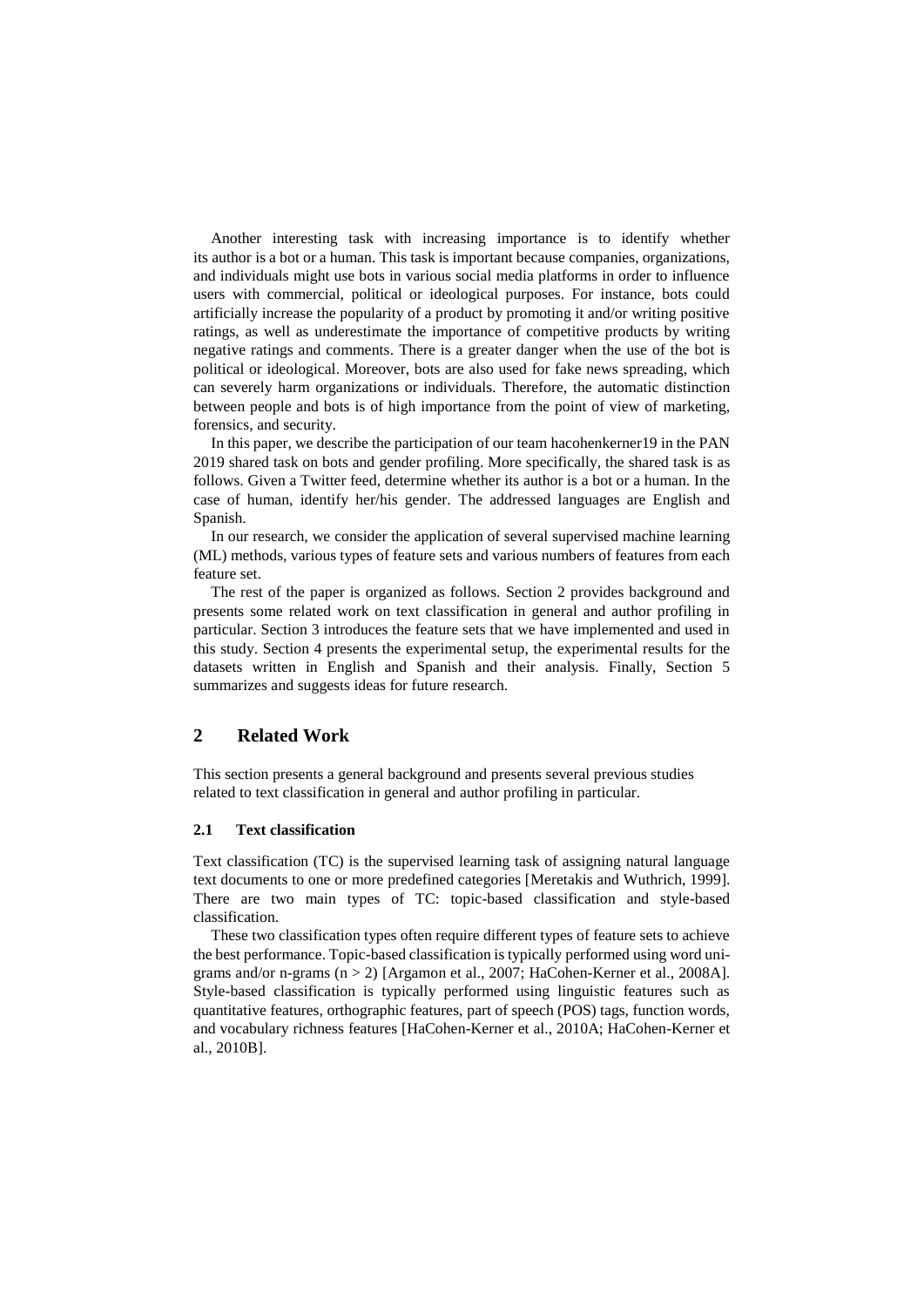#### **2.2 Author profiling**

The author profiling task is of growing importance during recent years. Various author profiling applications are found in business intelligence, forensics, psychology, and security systems. The general aim of an author profiling task is to determine various |demographic information about the text's author(s), e.g., age, cultural background, gender, native language and/or dialect, and various personality traits. In this paper, we will limit ourselves to bots and gender profiling because the PAN 2019 shared task is on these tasks.

The gender classification is a relatively simple (binary classification) and probably the most frequent profiling task. However, such classification can be effective only if the writing style between genders does differ [Eckert et al., 2013] and if such stylistic differences can be detected [Jockers and Witten, 2010].

In contrast to most other demographic traits, the link between gender and word use has been extensively studied [Pennebaker et al., 2003]. Differences in women's and men's language have received relatively high attention within the scientific community as well as in the popular media. However, early studies on gender classification, mainly on formal texts and blogs, reported on accuracies around 75%-80% in most cases [Schler et al., 2006; Holmes and Meyerhoff, 2008; Burger et al., 2011].

Recently, various bot profiling tasks have been published. Oentaryo et al. [2016] presented a new categorization of bots and developed a systematic bot profiling framework with a rich set of features and classification methods. They carried out extensive empirical studies to analyze on broadcast, consumption and spam bots, as well as how they compare with regular human accounts. They discovered that the diversities of timing patterns for posting activities (i.e., tweet, retweet, mention, and hashtag, and URL) constitute the key features to effectively identify the behavioral traits of different bot types. Stella et al. [2018] analyzed nearly 4 millions Twitter posts. They showed that bots act from peripheral areas of the social system to target influential humans, with violent contents, increasing their exposure to negative and inflammatory narratives and exacerbating social conflict online.

Rangel et al. [2015] presented in their overview paper the framework and the results for the Author Profiling task at PAN 2015, which dealt with the identification of age, gender, and personality traits of Twitter users. In comparison to previous years of PAN [Rangel et al., 2013; Rangel et al., 2014] the PAN-15 systems achieved significantly higher accuracy values for gender identification. This may suggest that irrespective the shorter length of individual tweets and their informality, the number of tweets per author is sufficient to profile age and gender with high accuracy. Regarding the features, it was not clear which ones (style-based or content-based) were the most important ones, because of the high number of different ones used and combined by the teams.

A similar phenomenon occurred in the gender classification tasks in [Rangel et al., 2016A]. It was difficult to highlight the contribution of any particular feature since the teams used many of them. Second order representations based on relationships among terms, documents, profiles, and sub-profiles were used by teams that achieved first positions in some of the tasks. Likewise, the distributed representations achieved the first position in gender identification on the Dutch final evaluation.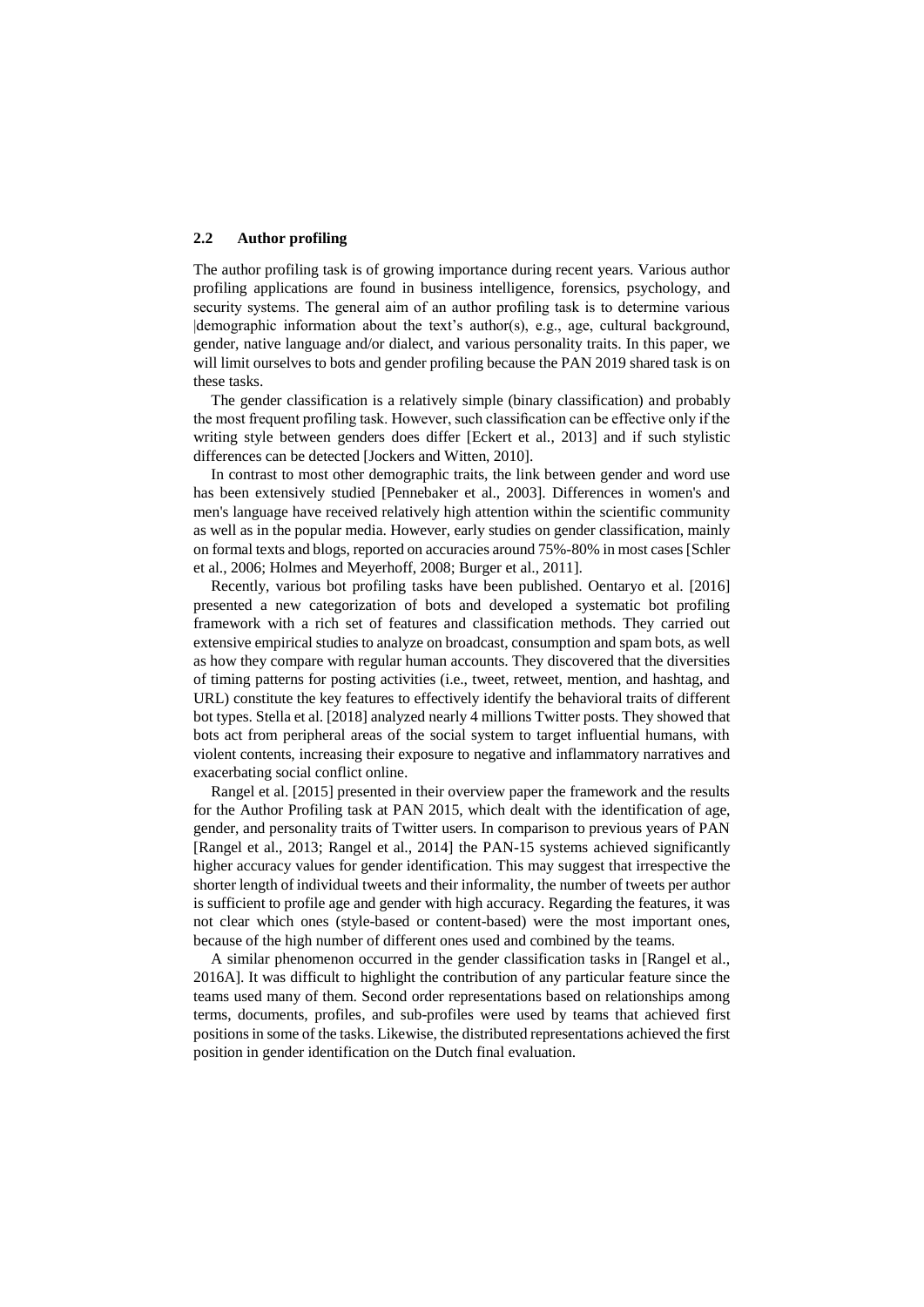The best resulting approaches that took part in the gender classification tasks in PAN 2017 [Rangel et al., 2017] took advantage from combinations of n-grams, other contentbased features, and style-based features. The best final average gender ranking (for English, Portuguese, and Spanish) shows that the best overall result (82.53%) has been obtained by Basile et al. [2017], who used the scikit-learn<sup>2</sup> LinearSVM implementation trained with combinations of character 3- to 5-grams and word 1- to 2-grams with TF-IDF weighting with sublinear term frequency scaling. New research about celebrity profiling by Wiegmann et al. [2019] will appear in ACL 2019.

#### **3 Features**

In this section, we present the various types of features that we applied for the profiling task. Our features include various n-grams sets, where each one of them is defined by the following template: *number\_k-n\_type* where number is the number of the features in the set, k is the size of the wanted skip  $(0 - no \text{ skip}, 1 - \text{skip of one unit}, 2 - \text{skip of}$ 2 units, …) only for text inside word boundaries, n is code of the grams (1 for unigrams 2 for bigrams, 3 for trigrams, …), and type is W for words or C for characters. All values are represented by TF-IDF values. The specific various n-grams sets that were applied will be presented later in the framework of the experiments.

# **4 Experimental Setup and Results**

In this section, we present presents the experimental setup, the experimental results for the datasets written in English and Spanish and their analysis.

#### **4.1 Experimental setup**

The PAN CLEF 2019 [Daelemans et al., 2019] launched an evaluation campaign. The algorithms of the teams that have participated in this campaign have been evaluated using the TIRA platform Potthast et al. [2019]. The algorithms and the results of the participated teams in this Bots and Gender Profiling tournament have been overviewed in Rangel and Rosso [2019]. The Low Dimensionality Statistical Embedding (LDSE) method was presented in Rangel et al. [2016B]. The results of this method set a pretty high bar, which was ahead of most of the teams participating in the competition

**General approach:** Our approach to authorship profiling is to apply supervised ML methods to TC as was suggested by Sebastiani [2002]. The process is as follows. First, given a corpus of training documents, where each document is a Twitter feed with 100 tweets, which is labeled as either 'male' or 'female' or 'bot', we processed each document to produce values for different combinations of word and character n-grams. Second, we applied several popular ML methods on the generated combinations of features. Third, we tried additional combinations of features. Finally, the best models for the training set were tested on the test set.

-

<sup>2</sup> <http://scikit-learn.org/stable/index.html>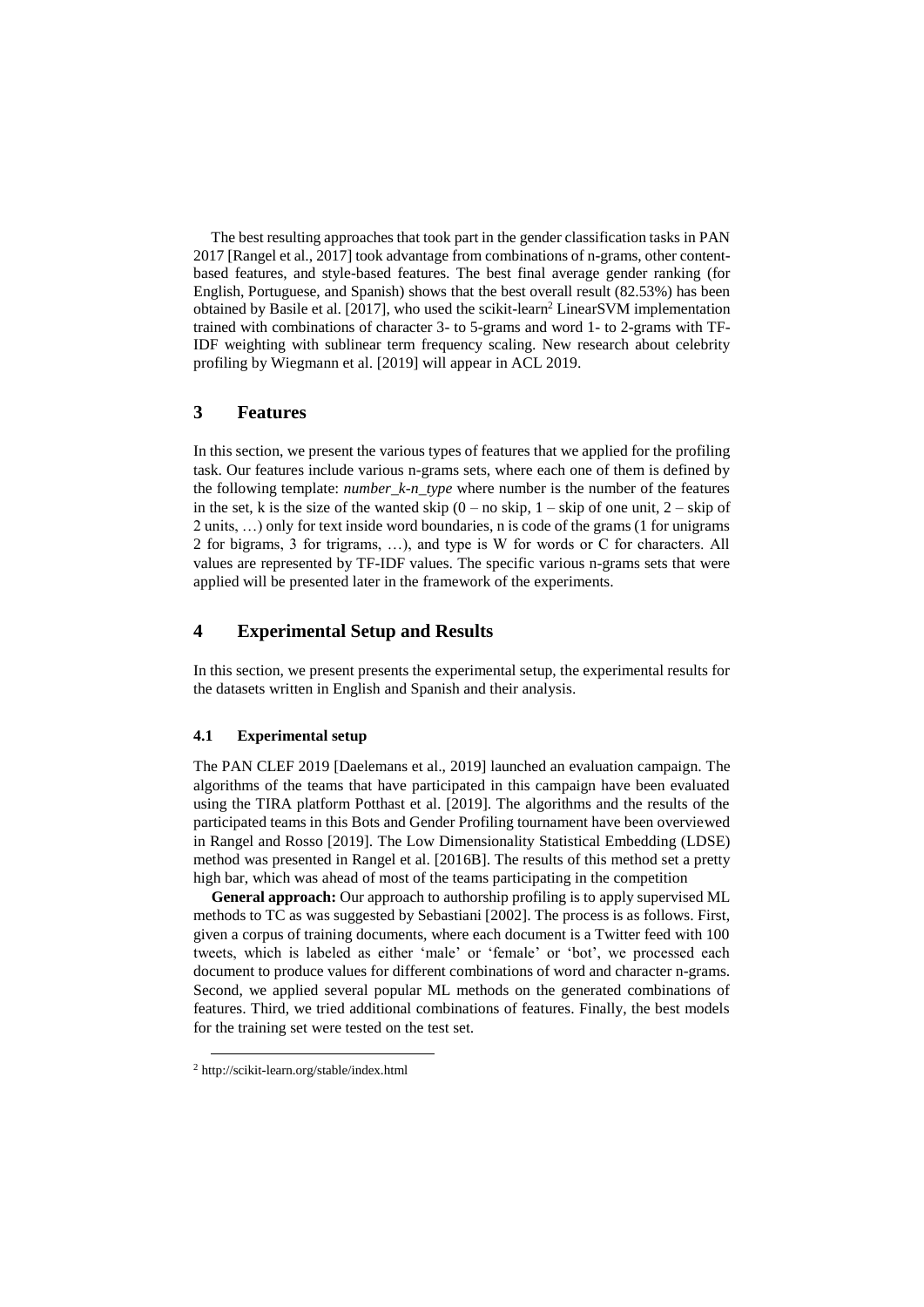**Preprocessing:** There is a widespread variety of text preprocessing types such as: conversion of uppercase letters into lowercase letters, HTML object removal, stopword removal, punctuation mark removal, reduction of different sets of emoticon labels to a reduced set of wildcard characters, replacement of HTTP links to wildcard characters, word stemming, word lemmatization, correction of common misspelled words, and reduction of replicated characters. Not all of them are considered as effective by all TC researchers. Many systems use only a small number of simple preprocessing types (e.g., conversion of all the uppercase letters into lowercase letters and/or stopword removal).

In our classification experiments, we applied the following text preprocessing types for the English language:  $L$  – converting uppercase letters into lowercase letters, P – punctuation mark removal,  $M$  – word lemmatization,  $S$  – stopword removal,  $H$  – HTML tags removal, R- reduction of Replicated characters, C – Error Correction. The application of the S preprocessing type deletes all instances of 423 stopwords for English text (421 stopwords from Fox [1989] plus the letters "x" and "z" that are not found in Fox [1989], yet are included in many other stopword lists). For the Spanish language, we applied the following text preprocessing types:  $L$  – converting uppercase letters into lowercase letters,  $P$  – punctuation mark removal,  $S$  – stopword removal (321 stopwords for Spanish<sup>3</sup>),  $H - HTML$  tags removal, and  $U - URL$  tags removal.

ML methods: We applied five ML methods: MLP- Multilayer Perceptron<sup>4</sup>, LinearSVC – SVM with a linear kernel<sup>5</sup>, LR - Logistic regression<sup>6</sup>, RF - Random Forest<sup>7</sup>, and MNB - Multinomial Naive Bayes<sup>8</sup>.

A brief description of these ML methods is as follows. MLP is a feedforward neural network ML method [Jain et al., 1996] where artificial neural network (ANN) can be viewed as a weighted directed graph in which nodes are artificial neurons and directed edges (with weights) are connections from the outputs of neurons to the inputs of neurons. Support vector machine (SVM, also called support vector network) [Cortes and Vapnik, 1995] is a model that assigns examples to one of two categories, making it a non[-probabilistic](https://en.wikipedia.org/wiki/Probabilistic_classification) [binary](https://en.wikipedia.org/wiki/Binary_classifier) [linear classifier.](https://en.wikipedia.org/wiki/Linear_classifier) LinearSVC is SVM with a linear kernel, which is recommended for TC because most of TC problems are linearly separable [Joachims, 1998] and training an SVM with a linear kernel is faster compared to other kernels. Logistic regression (LR) is a variant of a [statistical model](https://en.wikipedia.org/wiki/Statistical_model) that tries to predict the outcome of a [categorical](http://en.wikipedia.org/wiki/Categorical_variable) [dependent variable](http://en.wikipedia.org/wiki/Dependent_and_independent_variables) (i.e., a class label) [Cessie and Van Houwelingen, 1992; Hosmer et al., 2013]. Random Forest (RF) is an ensemble learning method for classification and regression [Breiman, 2001]. RF operates by constructing a multitude of [decision trees](https://en.wikipedia.org/wiki/Decision_tree_learning) at training time and outputting classification for the case at hand. RF combines the ["bagging"](https://en.wikipedia.org/wiki/Bootstrap_aggregating) idea presented by Breiman [1994] and random selection of features introduced by Ho [1995] to construct a forest of decision trees. MNB is a Multinomial Naive Bayes Classifier that belongs to the family of Naive Bayes classifiers, which are classifiers based on applying Bayes' probabilistic theorem with independence assumptions between the features. The MNB classifier assumes that its

1

<sup>3</sup> <http://snowball.tartarus.org/algorithms/spanish/stop.txt>

<sup>4</sup> [http://scikit-learn.org/stable/modules/neural\\_networks\\_supervised.html](http://scikit-learn.org/stable/modules/neural_networks_supervised.html)

<sup>5</sup> <http://scikit-learn.org/stable/modules/generated/sklearn.svm.LinearSVC.html>

<sup>6</sup> [http://scikit-learn.org/stable/modules/generated/sklearn.linear\\_model.LogisticRegression.html](http://scikit-learn.org/stable/modules/generated/sklearn.linear_model.LogisticRegression.html)

<sup>7</sup> http://scikit-learn.org/stable/modules/generated/sklearn.ensemble.RandomForestClassifier.html

<sup>8</sup> [https://scikit-learn.org/stable/modules/naive\\_bayes.html](https://scikit-learn.org/stable/modules/naive_bayes.html)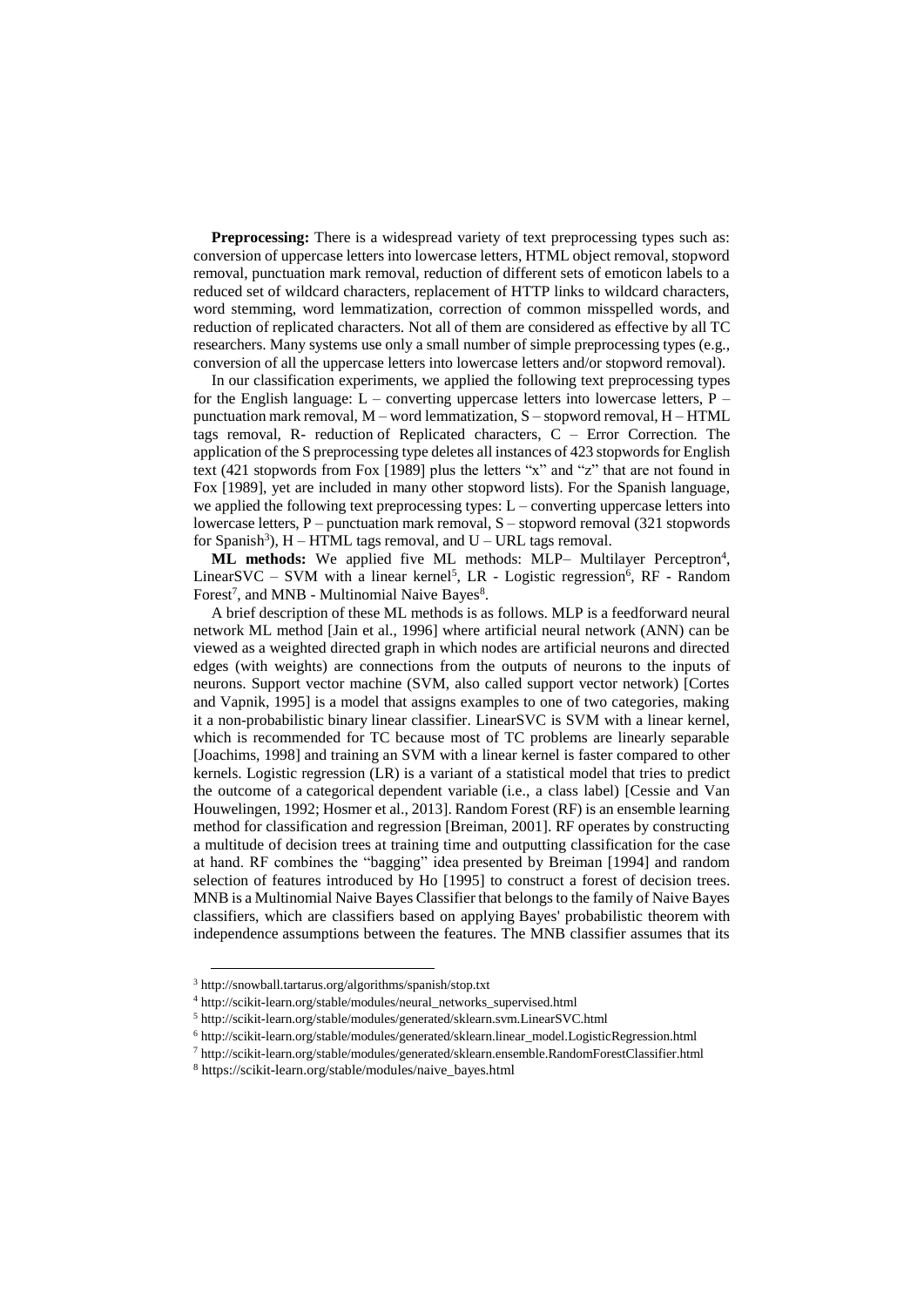features (usually words) are chosen independently from multinomial distribution (McCallum and Nigam, 1998). A multinomial distribution is useful to model feature vectors where each value represents, for example, the number of occurrences of a term or its relative frequency.

**Tools and information sources:** We used the following tools:

- scikit-learn a library for ML methods
- $\bullet$  NLTK<sup>9</sup>- a library that produces the various n-gram features and provides a corpus of synonyms
- Numpy<sup>10</sup> a library that performs fast mathematical processing
- $\bullet$  Autocorrect<sup>11</sup>- a library that automatically corrects spelling errors.
- Emoji a library that provides an option of translating emojis to words that express the emoji

#### **4.2 Experimental results and their analysis**

In Tables 1-4, we present our experimental results carried out on the training set supplied by the organizers of the competition. These results were obtained on the official split of the training set (2/3 for training and 1/3 for test).

The baseline accuracy results of the TC experiments that were performed for the English and the Spanish datasets are shown in Tables 1 and 2. The best results for each of the two best ML methods in both tables are bolded.

| Features           | MLP   | LinearSVC | LR    | RF    | <b>MNB</b> |
|--------------------|-------|-----------|-------|-------|------------|
| 1000 Word Unigrams | 0.783 | 0.841     | 0.825 | 0.750 | 0.691      |
| 2000 Word Unigrams | 0.794 | 0.848     | 0.834 | 0.766 | 0.706      |
| 3000 Word Unigrams | 0.790 | 0.846     | 0.827 | 0.760 | 0.716      |
| 4000 Word Unigrams | 0.798 | 0.839     | 0.823 | 0.745 | 0.734      |
| 5000 Word Unigrams | 0.796 | 0.837     | 0.816 | 0.749 | 0.735      |

**Table 1.** Baseline accuracy results for the English dataset.

| <b>Features</b>    | ML P   | LinearSVC | LR     | RF     | MNB    |
|--------------------|--------|-----------|--------|--------|--------|
| 1000 Word Unigrams | 0.7109 | 0.7413    | 0.7457 | 0.6957 | 0.6489 |
| 2000 Word Unigrams | 0.6913 | 0.7293    | 0.7446 | 0.7089 | 0.6652 |
| 3000 Word Unigrams | 0.7098 | 0.7349    | 0.7467 | 0.6685 | 0.6587 |
| 4000 Word Unigrams | 0.7272 | 0.7435    | 0.7500 | 67.93  | 66.20  |
| 5000 Word Unigrams | 0.7250 | 0.7413    | 0.7478 | 0.6533 | 0.6630 |
|                    |        |           |        |        |        |

**Table** 2**.** Baseline accuracy results for the Spanish dataset.

<sup>9</sup> <https://www.nltk.org/>

1

<sup>10</sup> <http://www.numpy.org/>

<sup>11</sup> <https://github.com/phatpiglet/autocorrect>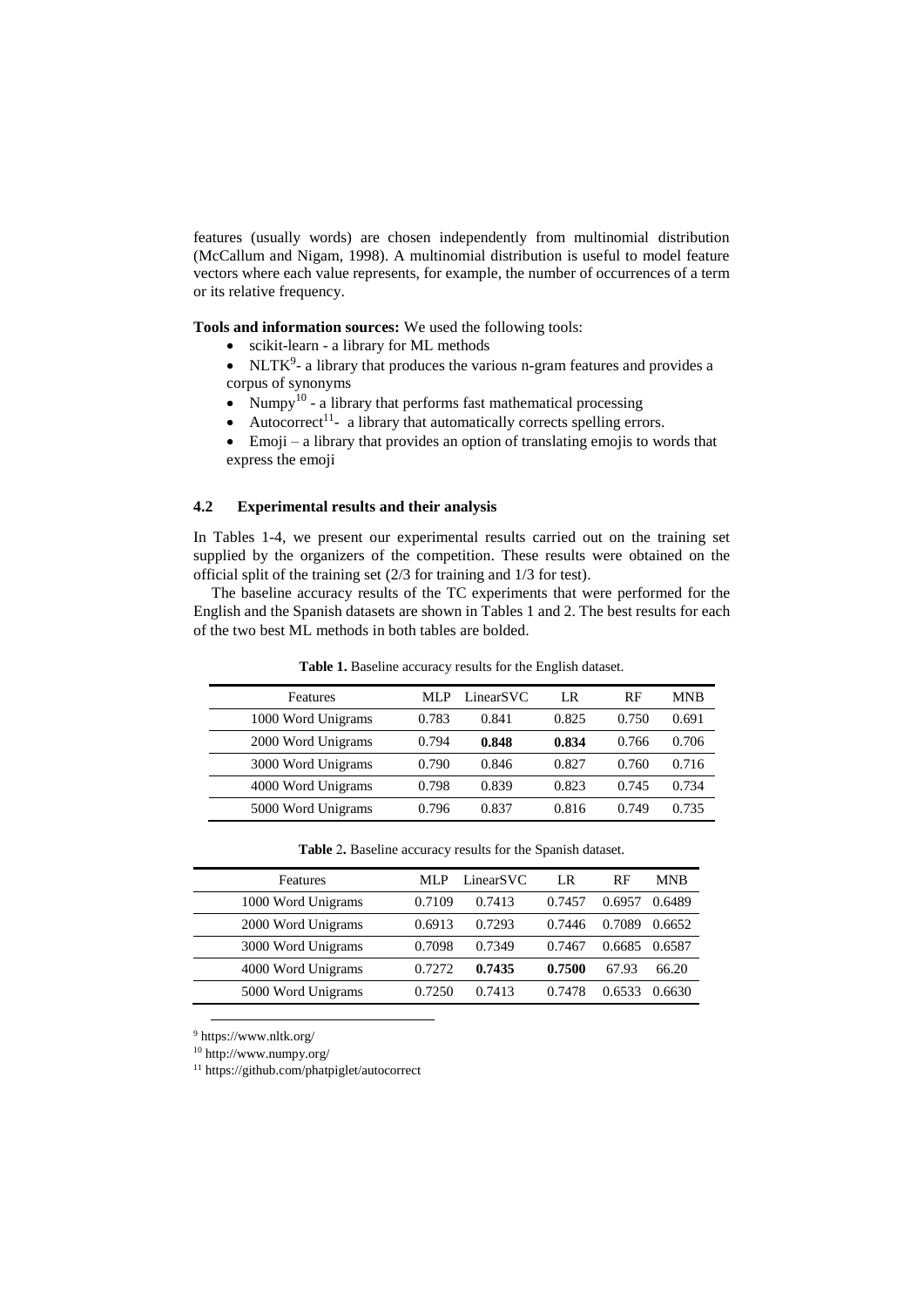Tables 1 and 2 show various baseline results for the English and Spanish datasets, respectively. The best accuracy result for the English dataset 84.8% was obtained by the SVC method using 2,000 word unigrams. The second best ML method was LR with an accuracy of 83.4% using 2,000 word unigrams. The best accuracy result for the Spanish dataset 75% was obtained by LR using 4,000 word unigrams. The second best ML method was SVC with an accuracy of 74.35% using 4,000 word unigrams.

The best accuracy result for the English dataset in Table 3 (84.8%) was obtained by LR by using four preprocessing methods  $(L -$  converting uppercase letters into lowercase letters,  $M -$  word lemmatization,  $P -$  punctuation mark removal, and Rreduction of Replicated characters), 2,000 word unigrams, and 1,000 word bigrams with maximal skip of 2 words. Unfourtantly, although we have done dozens and maybe hundreds of different experiments so far we did not succeed to improve the best baseline result (also 84.8%) that was obtained by LinearSVC using 2,000 word unigrams.

The best accuracy result for the Spanish dataset in Table 4 (75.54%) was obtained by LinearSVC with only the HTML tag removal preprocessing method and by the combination of 1,000 word unigrams, 1,000 word bigrams, and 3,000 character trigrams. This result shows 1,000 word unigrams, a slight improvement of 0.54% comparing to the best baseline accuracy result in Table 2 (75%).

| Features                                              | <b>Best ML</b> | Preprocessing | Accuracy |
|-------------------------------------------------------|----------------|---------------|----------|
| 2000 W Unigrams,<br>1000 W Bi-gram with skips of 2    | LR             | <b>LMPR</b>   | 0.848    |
| 2000 W Unigrams,<br>1000 W Bi-grams with skips of 2   | <b>SVC</b>     | LMPR          | 0.845    |
| 1000 W Unigrams, 1000 C Unigrams,<br>3000 C Tri-grams | <b>SVC</b>     | H             | 0.842    |
| 1000 W Unigrams, 1000 C Unigrams,<br>3000 C Tri-grams | LR             | н             | 0.830    |
| 1000 W Unigrams, 1000 C Bi-grams                      | SVC.           | н             | 0.823    |

**Table 3.** Best accuracy results for the English dataset.

| Features                          | Best ML    | Preprocessing | Accuracy |
|-----------------------------------|------------|---------------|----------|
| 1000 W Unigrams, 1000 C Bi-grams, |            |               |          |
| 3000 C trigrams                   | <b>SVC</b> | H             | 0.7554   |
| 3000 W Unigrams, 3000 C bigrams   | <b>SVC</b> | LHS.          | 0.7522   |
| 1000 W Unigrams, 3000 C trigrams, |            |               |          |
| 1000 C Bi-grams                   | <b>SVC</b> | L             | 0.7511   |
| 5000 W Unigrams                   | LR         | <b>NONE</b>   | 0.7472   |
| 2000 W Unigrams,                  | LR         |               |          |
| 1000 W unigrams with skips of 2   |            | <b>NONE</b>   | 0.7452   |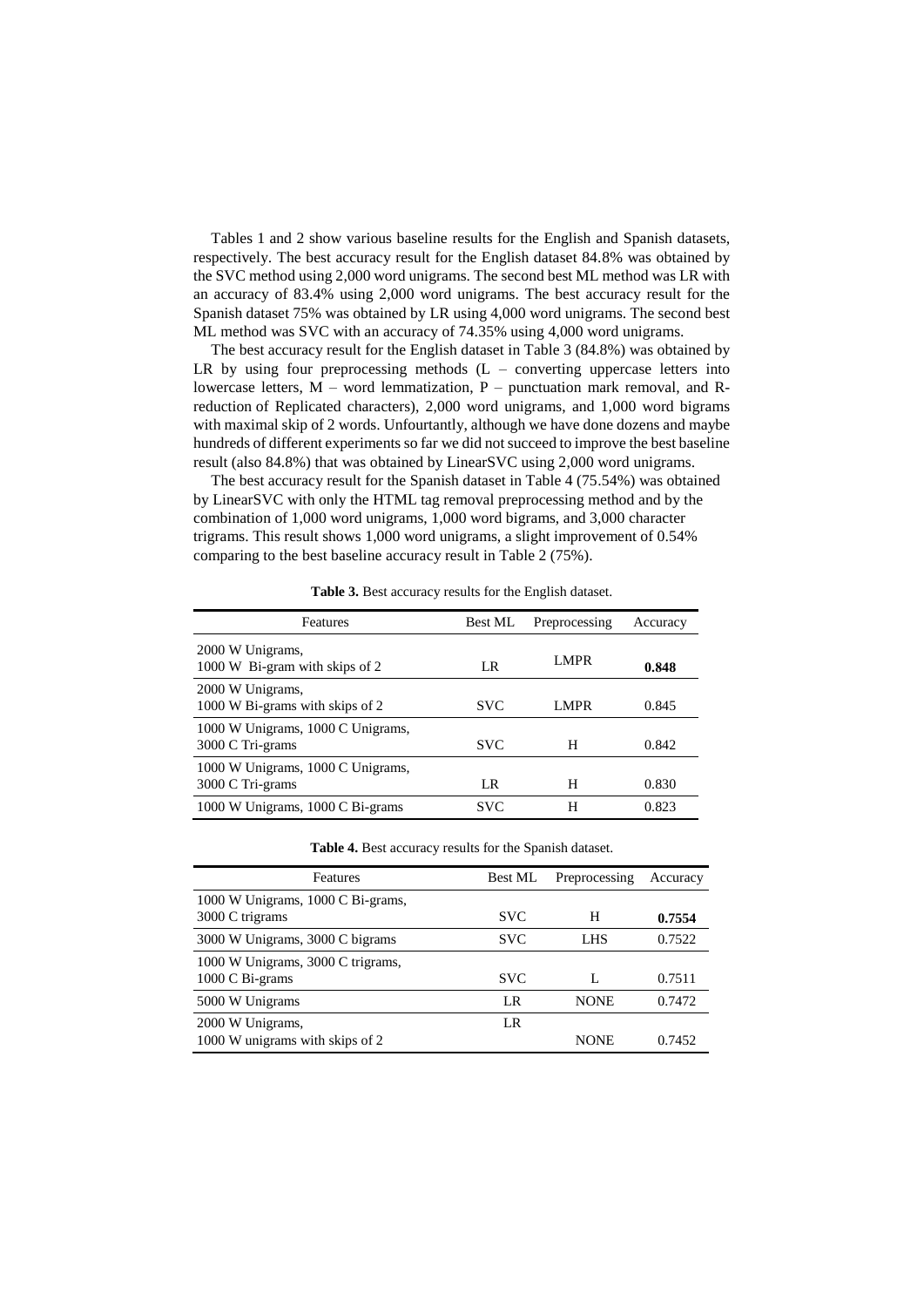| Baseline/Our Team             | Bots vs. Human |         |         | Gender  |        |  |
|-------------------------------|----------------|---------|---------|---------|--------|--|
|                               | English        | Spanish | English | Spanish |        |  |
| Random baseline               | 0.4905         | 0.4861  | 0.3716  | 0.3700  | 0.4296 |  |
| Majority baseline             | 0.5            | 0.5     | 0.5     | 0.5     | 0.5    |  |
| Our team<br>(hacohenkerner19) | 0.4163         | 0.4744  | 0.7489  | 0.7378  | 0.5944 |  |
| LDSE baseline                 | 0.9054         | 0.8372  | 0.7800  | 0.6900  | 0.8032 |  |

**Table 5.** Official accuracy results obtained for the test set on TIRA.

In Table 5, we present part of the official accuracy results obtained for the test set on TIRA. The results of our model (hacohenkerner19) were better than the results obtained by the Random and Majority baseline methods. Our results were comparable to the LDSE baseline results for the gender task for both languages. However, our results were significantly lower than those of the LDSE baseline results for the Bots vs. Human task for both languages. Possible explanations for this phenomenon could be (1) our model only classifies each profile to one of three types: male or female or bot; We did not classify whether it is a bot or a person, and only if it a person to classify whether it is a male or a female and/or (2) our models presented in Tables 3 and 4 are overfitting.

## **5 Summary and Future Work**

In this paper, we describe the participation of our team (hacohenkerner19) in the PAN 2019 shared task on bots and gender profiling of tweets in English and Spanish. We tried various pre-processing types, a wide variety of feature sets, and five ML methods.

Regarding the experimental results carried out on the training set, the best accuracy result for the English dataset (84.8%) was obtained by LinearSVC using 2,000 word unigrams. The same result (84.8%) was also obtained by LR by using four preprocessing methods, 2,000 word unigrams, and 1,000 word bigrams with a maximal skip of 2 words. The best accuracy result (75,54%) for the Spanish dataset was achieved using LinearSVC with only the HTML tag removal preprocessing method and a combination of 1,000 word unigrams, 1,000 word bigrams, and 3,000 character trigrams.

Regarding the official accuracy results obtained for the test set on TIRA, the results of our model were better than the results obtained by the Random and Majority baseline methods. However, our results were significantly lower than those of the LDSE baseline results for the Bots vs. Human task for both languages. Possible explanations could be (1) our model only classifies each profile to one of three types: male or female or bot; We did not classify whether it is a bot or a person, and only if it a person to classify whether it is a male or a female and/or (2) our models presented in Tables 3 and 4 are overfitting.

Future research proposals include (1) applying additional combinations of feature sets; (2) tuning each model separately; (3) applying various deep neural models; and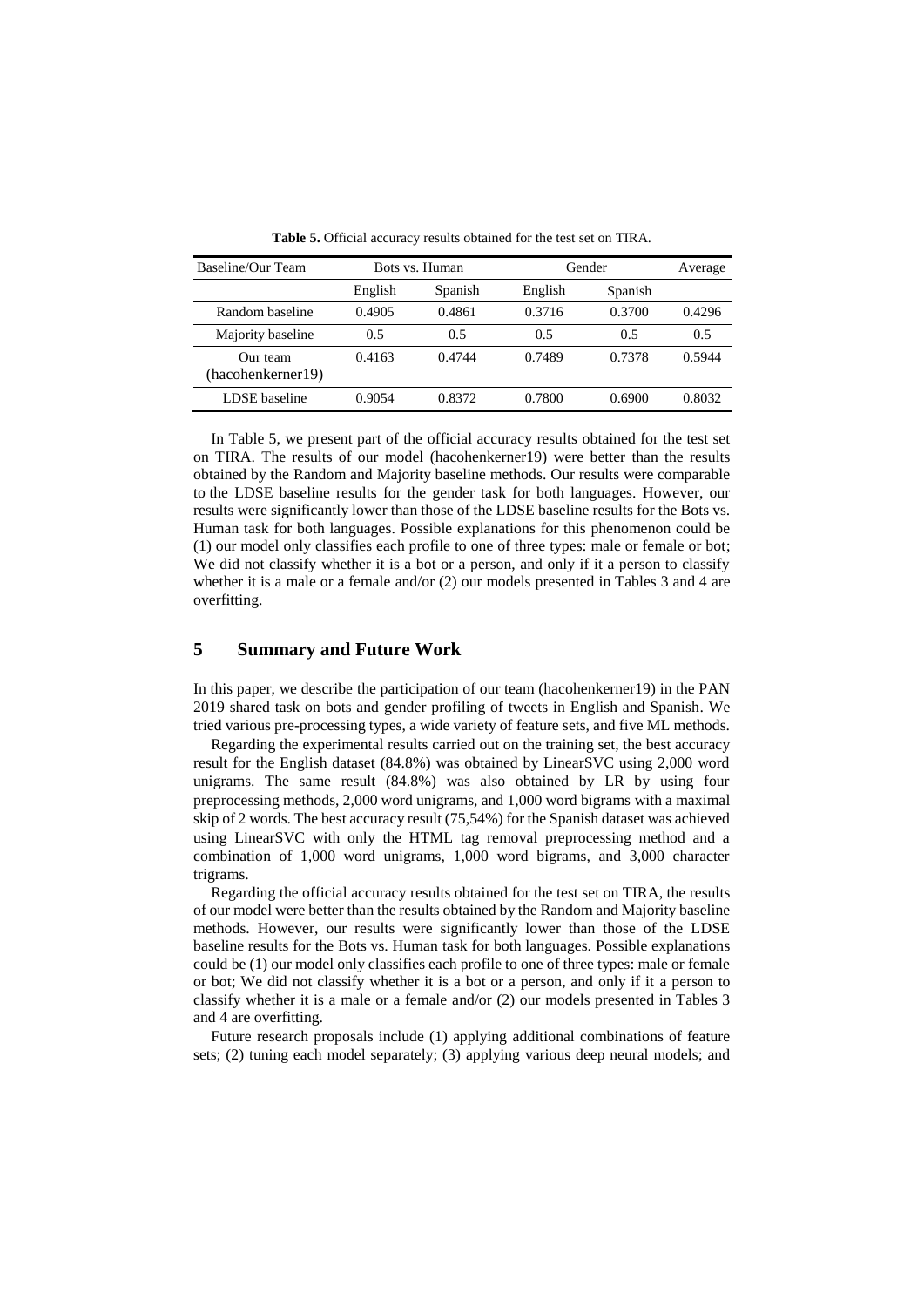(4) building and applying model(s) that will use also keyphrases [HaCohen-Kerner et al., 2007], expansions of abbreviations [HaCohen-Kerner et al., 2008B], and summaries [HaCohen-Kerner et al., 2003] that can be extracted from the tweet profiles.

**Acknowledgments**. This work was partially funded by the Jerusalem College of Technology (Lev Academic Center) and we gratefully acknowledge its support.

#### **References**

- 1. Argamon, S., Whitelaw, C., Chase, P., Hota, S. R., Garg, N., Levitan, S.: Stylistic text classification using functional lexical features: Research articles. Journal of the American Society for Information Science and Technology. 58, 6, 802–822 (2007).
- 2. Basile, A., Dwyer, G., Medvedeva, M., Rawee, J., Haagsma, H., Nissim, M.: N-GrAM: New Groningen Author-profiling Model. arXiv preprint arXiv:1707.03764 (2017).
- 3. Breiman, L.: Bagging predictors. Univ. California Technical Report No. 421. (1994).
- 4. Breiman, L.: Random forests. Machine learning, 45(1), 5-32 (2001).
- 5. Burger, J. D., Henderson, J., Kim, G., Zarrella, G.: Discriminating gender on Twitter. In Proceedings of the conference on empirical methods in natural language processing (pp. 1301-1309). Association for Computational Linguistics (2011).
- 6. Cessie, S. Le, Van Houwelingen, J. C.: Ridge estimators in logistic regression, Applied statistics, pp. 191-201 (1992).
- 7. Cortes, C., Vapnik, V.: Support-vector networks. Machine learning, 20(3), 273-297 (1995).
- 8. Daelemans, W., Kestemont, M., Manjavancas, E., Potthast, M., Rangel, F., Rosso, P., Specht, G., Stamatatos, E., Stein, B., Tschuggnall, M., Wiegmann, M., Zangerle, E.: Overview of PAN 2019: Author Profiling, Celebrity Profiling, Cross-domain Authorship Attribution and Style Change Detection. In: Crestani, F., Braschler, M., Savoy, J., Rauber, A., Müller, H., Losada, D., Heinatz, G., Cappellato, L., Ferro, N. (eds.) Proceedings of the Tenth International Conference of the CLEF Association (CLEF 2019). Springer (2019).
- 9. Eckert, P., McConnell-Ginet, S.: Language and gender. Cambridge University Press (2013).
- 10. Fox, C.: A stop list for general text. In Acm Sigir forum (Vol. 24, No. 1-2, pp. 19-21). ACM (1989).
- 11. HaCohen-Kerner, Y., Malin, E., Chasson, I.: Summarization of Jewish Law Articles in Hebrew. In CAINE, pp. 172-177 (2003).
- 12. HaCohen-Kerner, Y., Stern, I., Korkus, D., Fredj, E.: Automatic machine learning of keyphrase extraction from short HTML documents written in Hebrew. Cybernetics and Systems: An International Journal, 38(1), 1-21 (2007).
- 13. HaCohen-Kerner, Y., Mughaz, D., Beck, H., Yehudai, E.: Words as classifiers of documents according to their historical period and the ethnic origin of their authors. Cybernetics and Systems: An International Journal, 39(3), 213-228 (2008A).
- 14. HaCohen-Kerner, Y., Kass, A., Peretz, A.: Combined one sense disambiguation of abbreviations. In Proceedings of the 46th Annual Meeting of the Association for Computational Linguistics on Human Language Technologies: Short Papers (pp. 61-64). Association for Computational Linguistics (2008B).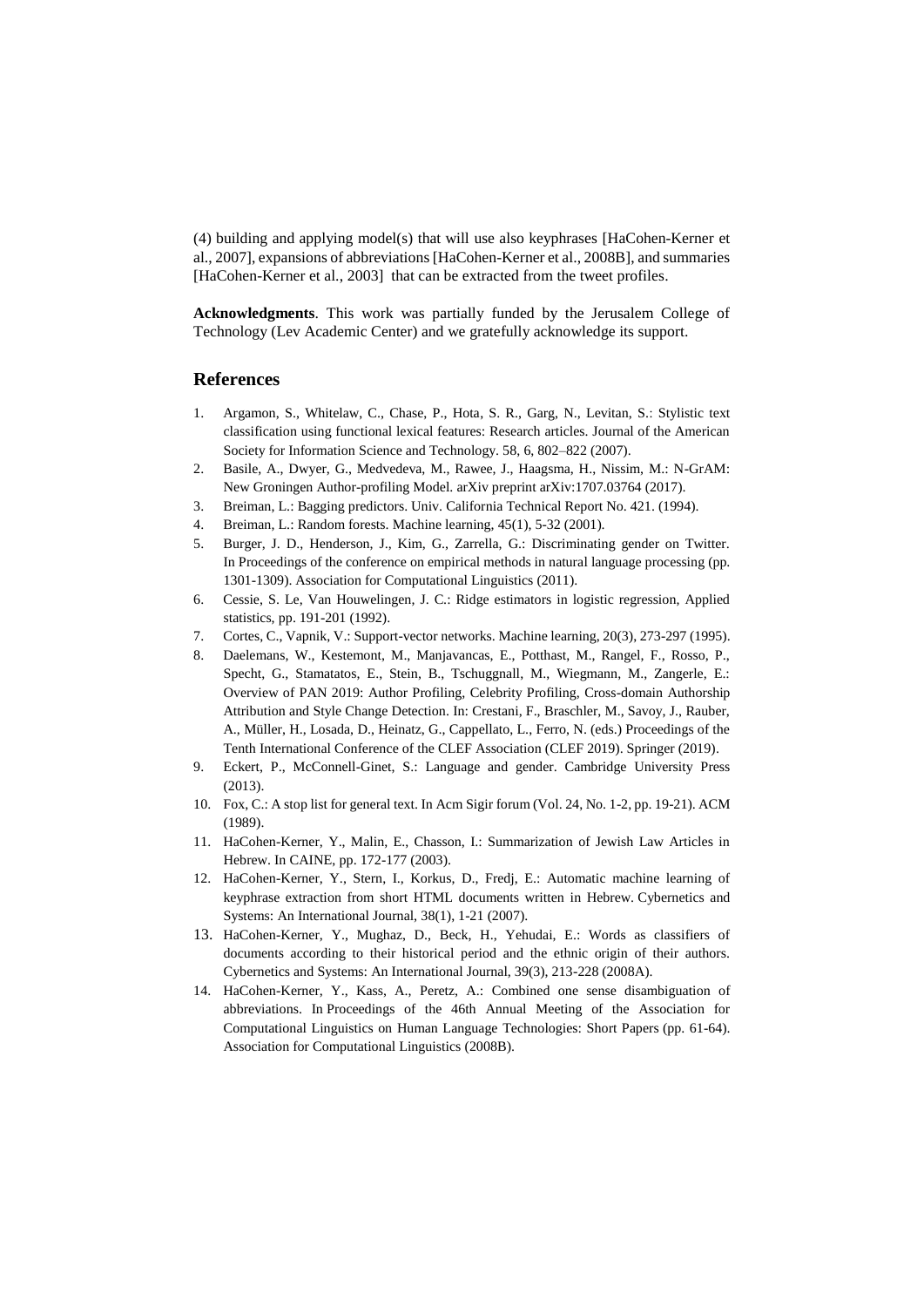- 15. HaCohen-Kerner, Y., Beck, H., Yehudai, E., Rosenstein, M., Mughaz, D.: Cuisine: Classification using stylistic feature sets &/or name-based feature sets. Journal of the American Society for Information Science and Technology 61 (8), 1644–57 (2010A).
- 16. HaCohen-Kerner, Y., Beck, H., Yehudai, E., Mughaz, D.: Stylistic feature sets as classifiers of documents according to their historical period and ethnic origin. Applied Artificial Intelligence 24 (9), 847–62 (2010B).
- 17. Ho, T. K.: [Random Decision Forests.](http://ect.bell-labs.com/who/tkh/publications/papers/odt.pdf) Proceedings of the 3rd Int. Conference on Document Analysis and Recognition, Montreal, QC, 14–16 August 1995. 278–282 (1995).
- 18. Holmes, J., Meyerhoff, M. (Eds.).: The handbook of language and gender (Vol. 25). John Wiley & Sons (2008).
- 19. Hosmer Jr, D. W., Lemeshow, S., Sturdivant, R. X.: Applied logistic regression (Vol. 398). John Wiley & Sons (2013).
- 20. Jain, A. K., Mao, J., Mohiuddin, K. M.: Artificial neural networks: A tutorial. Computer, 29(3), 31-44 (1996).
- 21. Joachims, T.: Text categorization with support vector machines: Learning with many relevant features. In European conference on machine learning (pp. 137-142). Springer, Berlin, Heidelberg (1998).
- 22. Jockers, M. L., Witten, D. M.: A comparative study of machine learning methods for authorship attribution. Literary and Linguistic Computing, 25(2), 215-223 (2010).
- 23. Meretakis, D., Wuthrich, B.: Extending naive Bayes classifiers using long itemsets, Proc. of the 5th ACM-SIGKDD Int. Conf. Knowledge Discovery, Data Mining (KDD'99), San Diego, USA, 165-174 (1999).
- 24. Oentaryo, R. J., Murdopo, A., Prasetyo, P. K., Lim, E. P.: On profiling bots in social media. In International Conference on Social Informatics (pp. 92-109). Springer, Cham (2016).
- 25. Pennebaker, J. W., Mehl, M. R., Niederhoffer, K. G.: Psychological aspects of natural language use: Our words, our selves. Annual review of psychology, 54(1), 547-577 (2003).
- 26. Potthast, M., Gollub, T., Wiegmann, M., Stein, B.: TIRA Integrated Research Architecture. In: Ferro, N., Peters, C. (eds.) Information Retrieval Evaluation in a Changing World - Lessons Learned from 20 Years of CLEF. Springer (2019)
- 27. Rangel, F., Rosso, P., Koppel, M., Stamatatos, E., Inches, G.: Overview of the author profiling task at PAN 2013. In CLEF Conference on Multilingual and Multimodal Information Access Evaluation, CELCT, pp. 352-365 (2013).
- 28. Rangel, F., Rosso, P., Chugur, I., Potthast, M., Trenkmann, M., Stein, B., ... Daelemans, W.: Overview of the 2nd author profiling task at pan 2014. In CLEF 2014 Evaluation Labs and Workshop Working Notes Papers, Sheffield, UK, 2014, pp. 1-30 (2014).
- 29. Rangel, F., Rosso, P., Potthast, M., Stein, B., Daelemans, W.: Overview of the 3rd Author Profiling Task at PAN 2015. In CLEF p. 2015 (2015).
- 30. Rangel, F., Rosso, P., Verhoeven, B., Daelemans, W., Potthast, M., Stein, B.: Overview of the 4th author profiling task at PAN 2016: cross-genre evaluations. In Working Notes Papers of the CLEF 2016 Evaluation Labs. CEUR Workshop Proceedings/Balog, Krisztian [edit.]; et al., pp. 750-784 (2016A).
- 31. Rangel, F., Franco-Salvador, M., Rosso, P.: A low dimensionality representation for language variety identification. In International Conference on Intelligent Text Processing and Computational Linguistics (CICLing'16), Springer, Cham, pp. 156-169 (2016B).